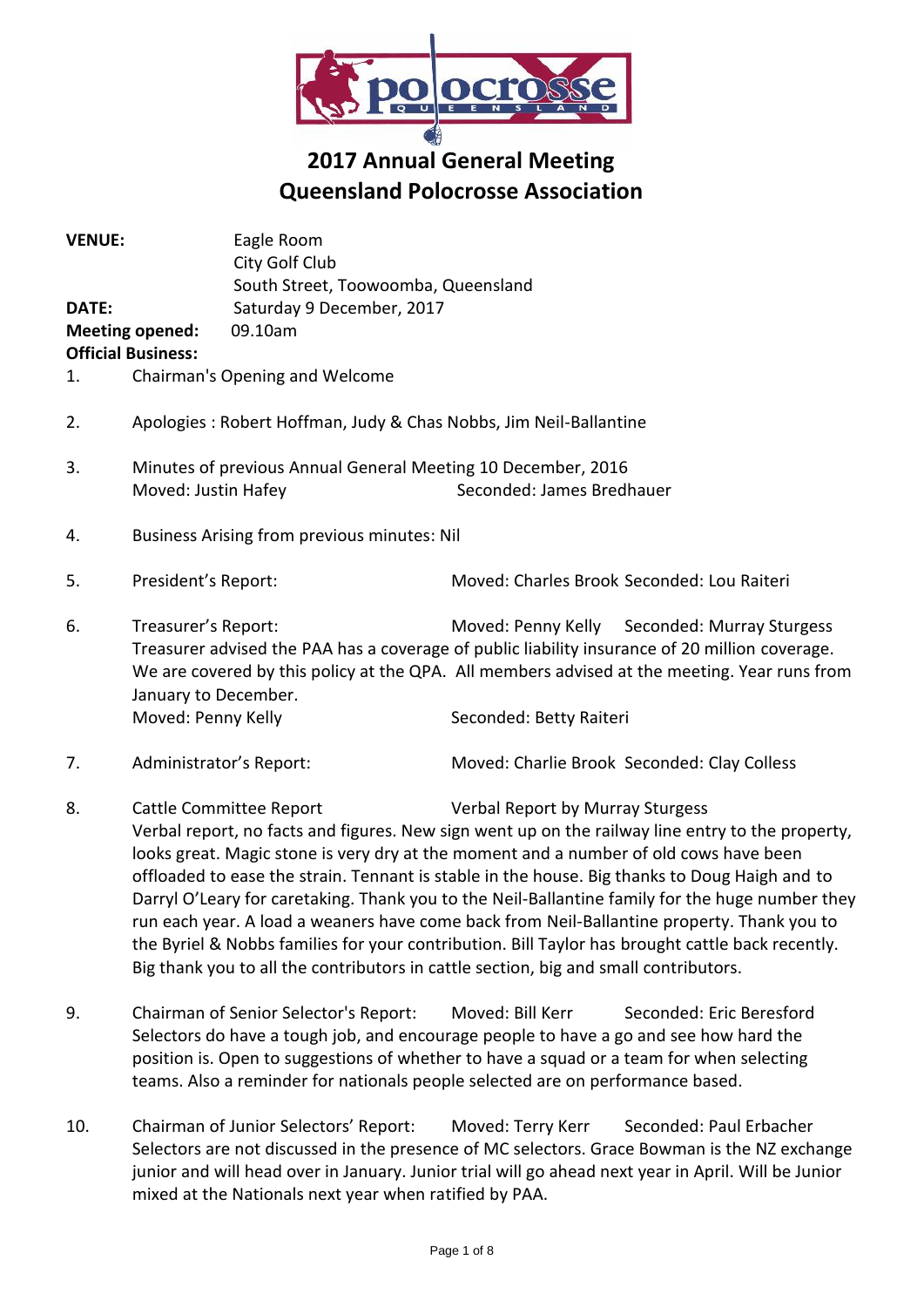

11. State Director of Umpiring's Report: Moved: Paul McGrath Seconded: Chris Sillitoe

- 12. State Director of Coaching's Report: Moved: Mike Williams Seconded: Chris Franklin
- 13. State Director Youth Development Moved: James Bredhauer Seconded: Stewart Neal James will continue to be a point of contact for the New Zealand Tour in January 2018
- 14. Women's Committee Chair: Moved: Penny Kelly Seconded: Stewart Neal 15. State Director of Horse Welfare: Moved: Justin Hafey Seconded: Trent Collins 16. Policy & Procedure Report: Moved: Louie Raiteri Seconded: Bill Kerr **All reports as per reports.**

Charlie; Congratulations and thanks to MC for their effort during the year and on all reports. Congratulations to Penny on getting the Optus tower renewal and the best option possible**.** 

#### **Special Business**

- 1. Election of Office Bearers: Scrutineers Nominations: James Bredhauer Seconded: Les Fraser Rodney Geppert Seconded: Stewart Neal Kylie Myers Seconded: Melissa Moore Denise Clarke Seconded: Ben Byriel
	- i. Patron Nomination from the floor Les Fraser Nominated Howard Hobbs Seconded: Stewart Neal Declared as Patron unopposed.

# ii. President two (2) year term

Christine Franklin – unopposed. Declared by Charlie Brook outgoing President. Vote of thanks from John Knights and Lou Raiteri to Charlie for his time as President.

Acceptance speech of Christine Franklin new QPA President. Extended thanks to Charlie and his time at QPA. Glad to see such a big attendance at the meeting. Would like to get a 75% rate of club attendance to Annual General Meetings in the future. Looking at ways to increase player numbers. Please approach Management Committee if you have something to raise. Good luck to the Nationals players and a big year ahead.

iii. Management Committee four (4) positons declared vacant as per rotating two (2) year term 55 people eligible to vote. 9 postal votes. Voting cards completed by the delegates attending the meeting.

New management members duly elected. Bill Kerr Mirella O'Sullivan Louie Raiteri John Knights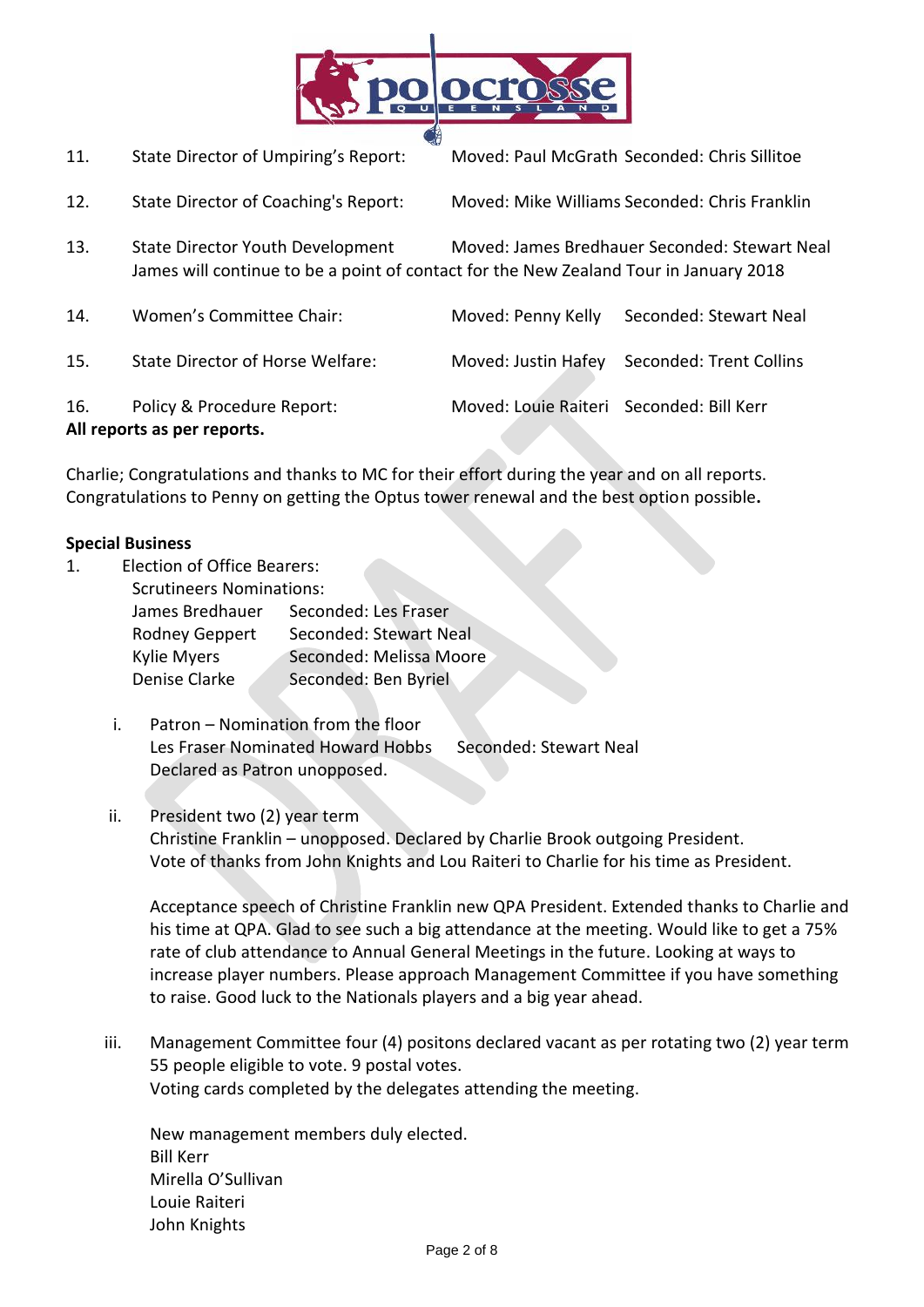

Christine congratulated all candidates on their nomination and welcomed the elected members and looking forward to working with you all.

- iv. State Director of Umpiring Paul McGrath – unopposed. Congratulations to Paul on reappointment.
- 2. Appointment of Selectors Senior Selectors: Paul McGrath Chris Franklin Robyn Cooper John O'Neill

David Hayward

Junior Selectors: Jess Duncan James Bredhauer Kristi Burns Frank Taylor Kylie Dunstan

- 3. Club Affiliation Fees for 2019 Penny Kelly moved to set fees at \$600.00 for 2019. Seconded by Justin Hafey
- 4. Member Registration Fees for 2018 Unable to set today as waiting from information from PAA. Will be available asap after fees ratified through the Management Committee board. Last year \$100 savings was passed on, due to the number of insurance incidents it is highly likely to increase substantially.

#### 5. Appointment of auditors

Penny Kelly moves to appoint Claire Muller from Super Audit Specialists Toowoomba as 2018 auditors. Seconded: Mike Williams.

Charlie to Speak on Insurance: At 310% for 2017, Queensland is not a major contributor to this but it is Australia wide statistic. 2 large incidents in Victoria and NSW which has been a major contributor to the rise.

6. Motions on Notice

Les Fraser made comment that he disagrees the postal votes don't get to hear the for and against of the motions raised.

# **Motion 1: Gold Coast** Received: 05/11/2017

Motion:

The Gold Coast club moves that the QPA constitution section 22, "Appointment of selectors" be changed to allow the club delegates to vote and elect the Senior and Junior state selectors.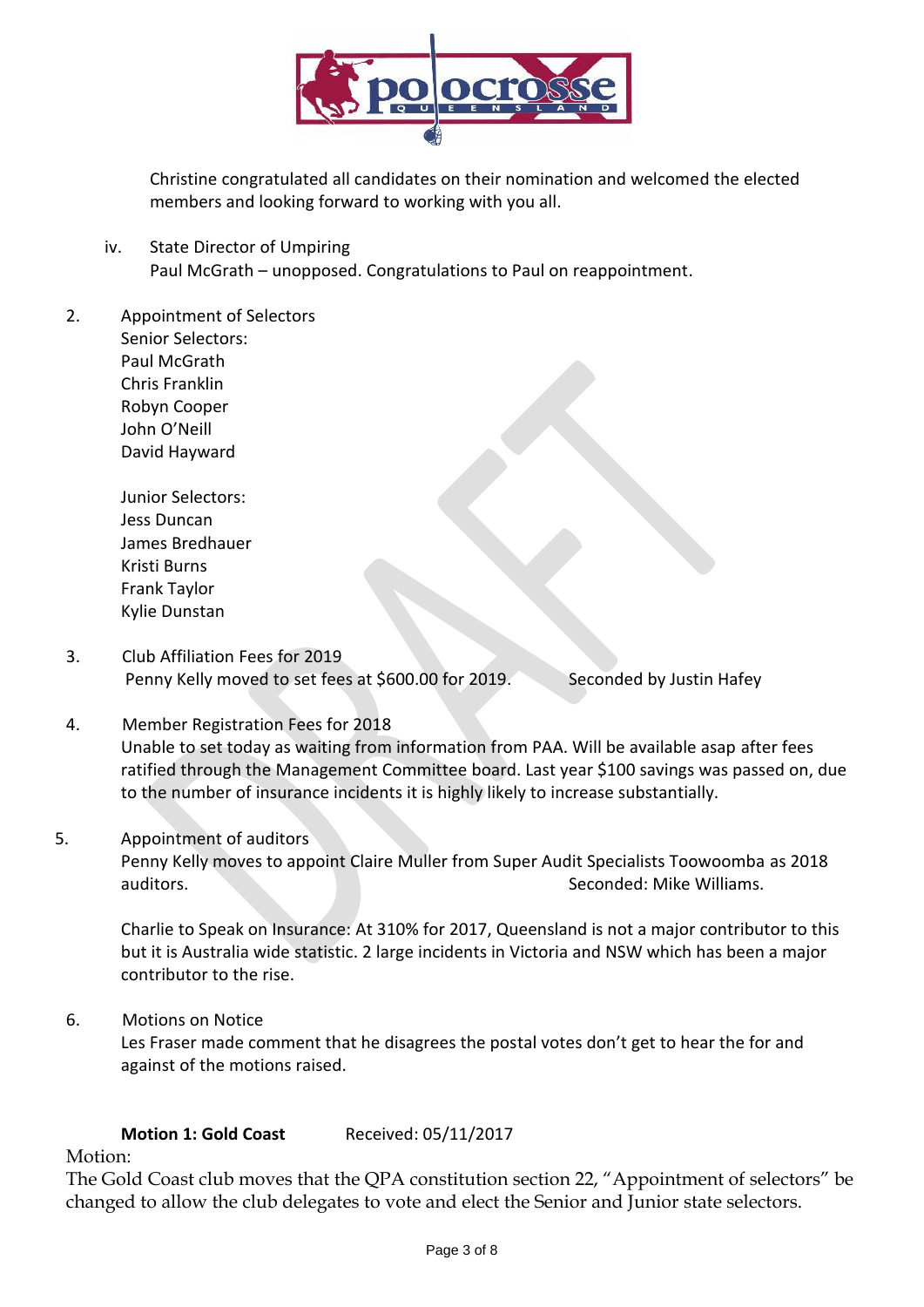

Rationale:

Following discussions the Gold Coast Club believes that the QPA members no longer have a say on who can go into the selectors' positions and feel it is important that the members be able to vote and have a choice in this process.

We feel that currently, because the QPA Club members are not afforded the ability to vote and elect the state selectors, nominees maybe overlooked who the clubs feel will do the best job possible. We feel it is important that the members can vote and have a choice in who fills the positions.

The changes attached are designed to allow for a neutral, unbiased manner in the selection process by allowing the club delegate to vote in the Senior and Junior selectors from the nominees.

Discussions were held regarding the for and against of the motion from the floor.

As this is a constitutional change, there requires 75% of the vote to pass the motion.

Motion 1: Was defeated. Did not get 75%.

#### **Motion 2: Gold Coast** Received: 07/11/2017

Motion:

State players under the age of 21 are only eligible for selection outside of their age division when there is no competition for that division.

Rationale:

We believe this will see Queensland winning in more divisions at National level and it is important for the development of our players. When players go up to other divisions it seems to have a trickle effect down the line and in past Nationals these teams have suffered.

Discussions were held regarding the for and against of the motion from the floor.

Motion 2: Defeated by votes.

# **Motion 3: Gold Coast Club** Received: 09/11/2017

Motion:

The Gold Coast Club moves that the QPA Constitution 22.13 be changed to read as follows:

# Term of appointment:

22.13 All Selectors elected under this clause 22 shall be elected for a two (2) year term. Subject to provisions in this Constitution relating to earlier retirement or removal of Selectors, elected Selectors shall remain in office from the conclusion of the AGM at which the election occurred until the commencement of the second AGM following.

The proposed change is to allow selectors to have a two year term.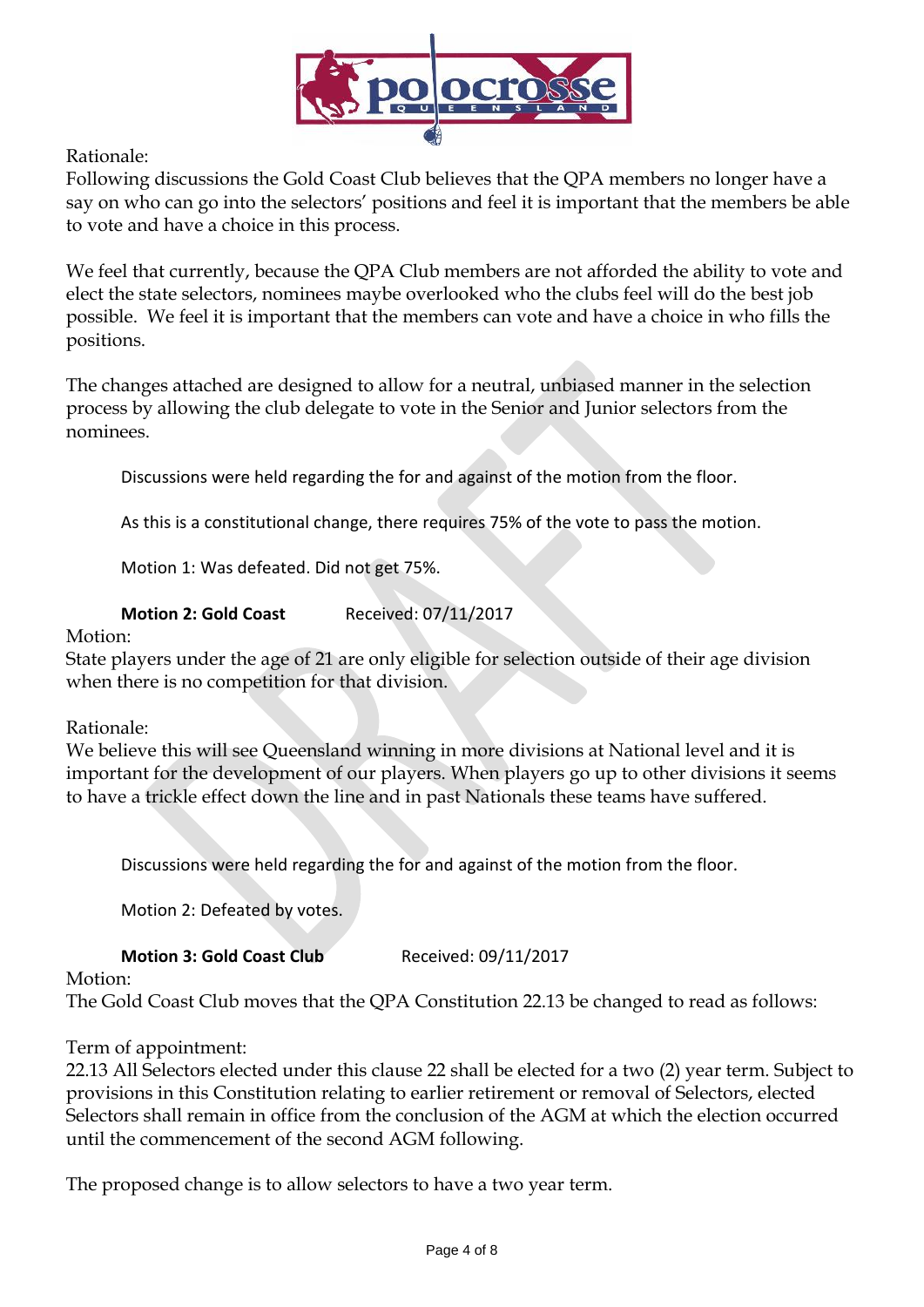

Rationale:

The two year term will allow selectors to watch players compete and demonstrate their playing ability in the lead up to the Nationals year and the same selectors can then follow through the next year with their selections for Nationals.

This also allows then to fall into line with the QPA executive and councillors.

Mike Williams withdrew the nomination of the motion as it is not valid after motion 1 defeated. Seconded: Chris Franklin.

# **Motion 4: Gold Coast Club** Received: 09/11/2017

Motion:

That the QLD state polocrosse championships be held in July in 2019 on a weekend to be chosen by the management committee.

# Rationale:

The polocrosse season has been extended earlier, with many horse in work for Barastoc or Albury from February. It is anticipated carnivals will still be held through until September, however it will allow players to start younger horses for the last few carnivals of the year and shorten the season for many representative team horses.

Discussions were held regarding the for and against of the motion from the floor.

Motion 4: Defeated by vote.

**Motion 5: Gold Coast Club** Received: 09/11/2017

# Motion:

That all motions with regard to pool teams at the State Championships be rescinded and that teams for the State Championships be accepted with due regard to the rule book.

# Rationale:

Many clubs in QLD cannot fill full teams when travelling some distance to the State Championships, and choose not to play in a pool competition which is normally very uneven in grades. This last year we had teams such as Quilpie and Thargomindah treated as second class because they did not have full sides. A team from Albury played as a made up side in a competition which was very uneven. We should encourage all players to attend and enjoy the State Championships and except the risk that a team with borrowed players may beat your team. The down side is far outweighed by the overall benefit to our sport with participation by all who wish to attend. The rule book is quite specific about borrowed players and should be administered by the umpiring committee to minimise manipulation. We have removed the pool teams in the junior competition, and it is now time to do it for all grades.

Discussions were held regarding the for and against of the motion from the floor.

Motion 5: Approved Won by vote.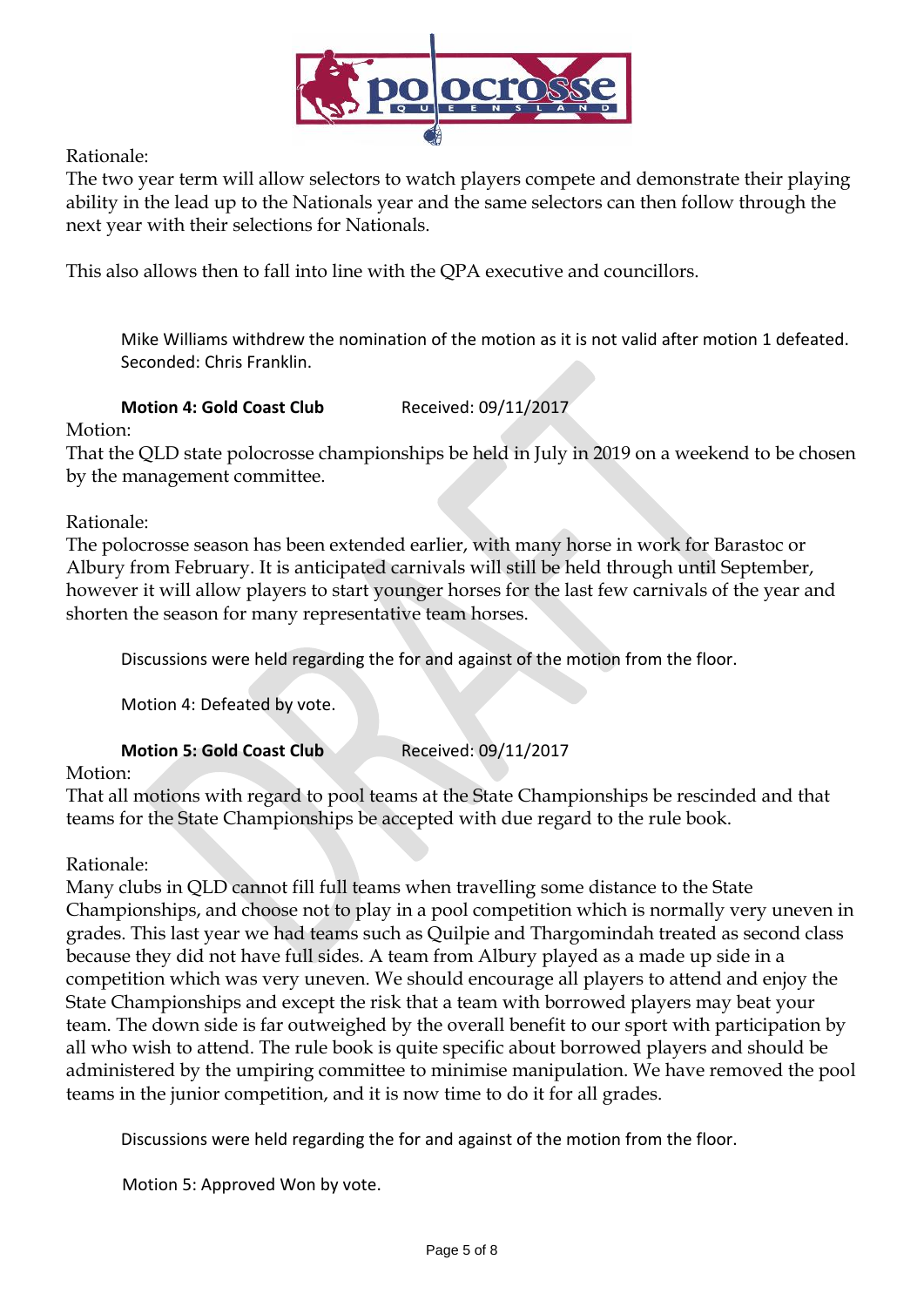

# **Motion 6: Gold Coast Club** Received: 09/11/2017

Motion: That the competitions to be played at State Championships be: Open, Women's and Junior

Rationale:

To encourage more Women's competition we should play that grade at the State Championship.

Discussions were held regarding the for and against of the motion from the floor.

Motion 6: Won by vote.

#### **Motion 7: Gold Coast** Received: 09/11/2017

Motion:

That team nominations including players names and overall team grading be made available either electronically or by posting manually at each carnival before play commences.

Rationale:

This information is easily available from the database as should be made available for transparency.

Discussions were held regarding the for and against of the motion from the floor.

Mike Williams withdrew motion. Seconded: Chris Franklin

Christine thanked the scrutineers for their effort.

- 7. State Club Championships 2019 location and date Nomination from Wandoan Club for a September date. Paul Erbacher: Everyone knows the fields, looking for a full time caretaker, doing an upgrade to the canteen. Please forward suggestions. Christine declares the 2019 championships will be at Wandoan.
- 8. Zone Championships 2019 expression of interest MC Working on a new format of a State Tournament, not ready as yet still in discussion. Hope to have a draft ready by AGM next year or earlier. Will be a club grouping, rather than a current zone. 5 clubs with equal number of players and grades, to allow for a more even competition. Lots of talk over 10 years, and MC looking to provide a trial proposal for 2018 AGM. Will still have all divisions – Open, Intermediate, Junior, Sub Junior.

| Cunningham interested. Bill Kerr nominated                                                          | Seconder Murray Sturgess Chinchilla |
|-----------------------------------------------------------------------------------------------------|-------------------------------------|
| Tansey Interested. Trent Collins nominated                                                          | Seconder Chris Sillitoe Tansey      |
| Ballot held for expression of interest in 2019 Zone Championships between Cunningham and<br>Tansey. |                                     |

Tansey declared the winner by ballot.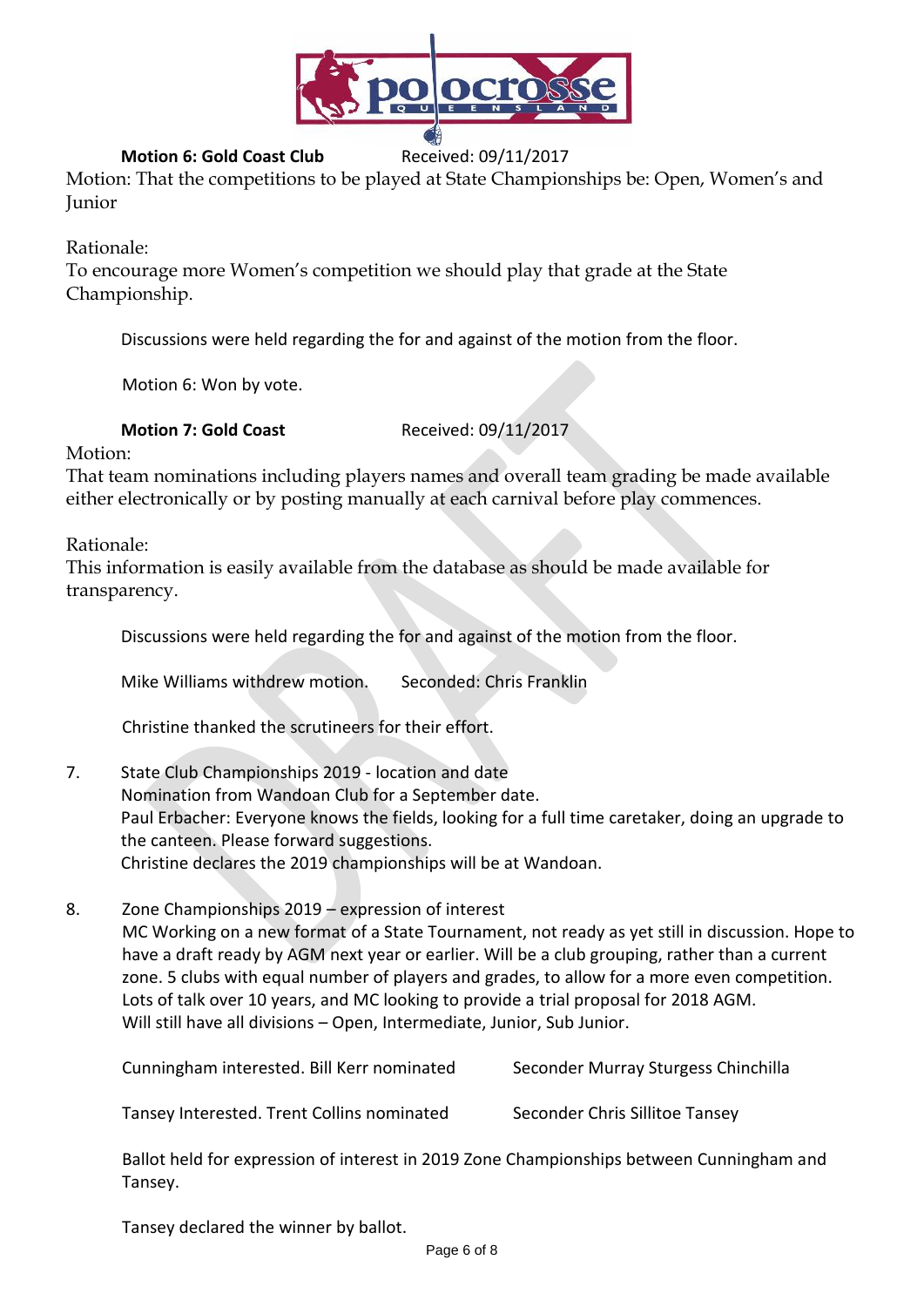

Denise Clarke moves motion that the ballot papers be destroyed. Seconded by Penny Kelly

#### **General Business**

Sister Club: Paul McGrath

Been a lot of enquiry from players from far north and outback to come and play with other sides. This is not about stacking teams it's a player development. Would be split into 2 zones, South East, Leichhardt & Capricornia to be one. The rest for the other. This is one sister club for the season. The umpire committee needs to be consulted and approve the arrangement prior to the close of the nominations. It's not for state champs or interstate playing. It would be a trial for 12 months.

This is to improve opportunities to be seen by selectors and to play in appropriate level of play rather than a pool competition. To play at an appropriate level. It's an agreement from the start of the season so there is no surprises during the season. And provided it is through zone and state umpire and approved before. Not for team stacking to win games, a development opportunity.

Peta to send out guidelines to all club secretaries and presidents when Paul has got guidelines drawn up.

A new uniform committee of Mike Williams, Sydnee Johnson and Kate Davison. The uniform has needed an update due to the lack of availability of fabric and patterns. Uniform will now have a navy skirt/pant/slack, a white shirt and black shoes. The blazer to stay the same. A scarf has been designed and is very striking. All uniform items have a code and readily available across Queensland from uniform shops. A very striking uniform, more modern. Uniform requirements to be sent out from the office, with codes and styles.

Charlie Brook spoke on the First Aid for carnivals: A minimum standard needs to be set for Queensland and sent to the PAA so an Australian standard can be created. Currently the PAA doesn't fit the Queensland needs. Currently looking at Queensland ambulance services, or where not available, a service that meets a minimum standard. Without that minimum standard it won't be able to run. Discussions were held regarding the minimum standard and costs involved with the different services available in areas.

Peta to send a letter to all clubs about what they use and the cost.

Charlie Brook spoke on Transparency: Letter was received from Wandoan, Calliope, Bauhinia in relation to transparency. Had a meeting with the Wandoan club yesterday and was a good meeting and good outcomes. Meeting minutes are available for all members in the state. Communication on what is available has lapsed a little. But if you want anything, just contact the office and ask.

State of Umpiring: Paul McGrath does a huge amount of work after carnivals. How many clubs talk to umpires about standards set when walking onto the field. Umpire meetings are not well attended when held. Club presidents need to do more with their umpires to ensure a better level of umpiring. We have had a suggestions to hold regular presidents meetings between the QPA president and all of the club presidents to discuss issues.

Discussions held regarding how improvements could be made with regard to umpiring of games.